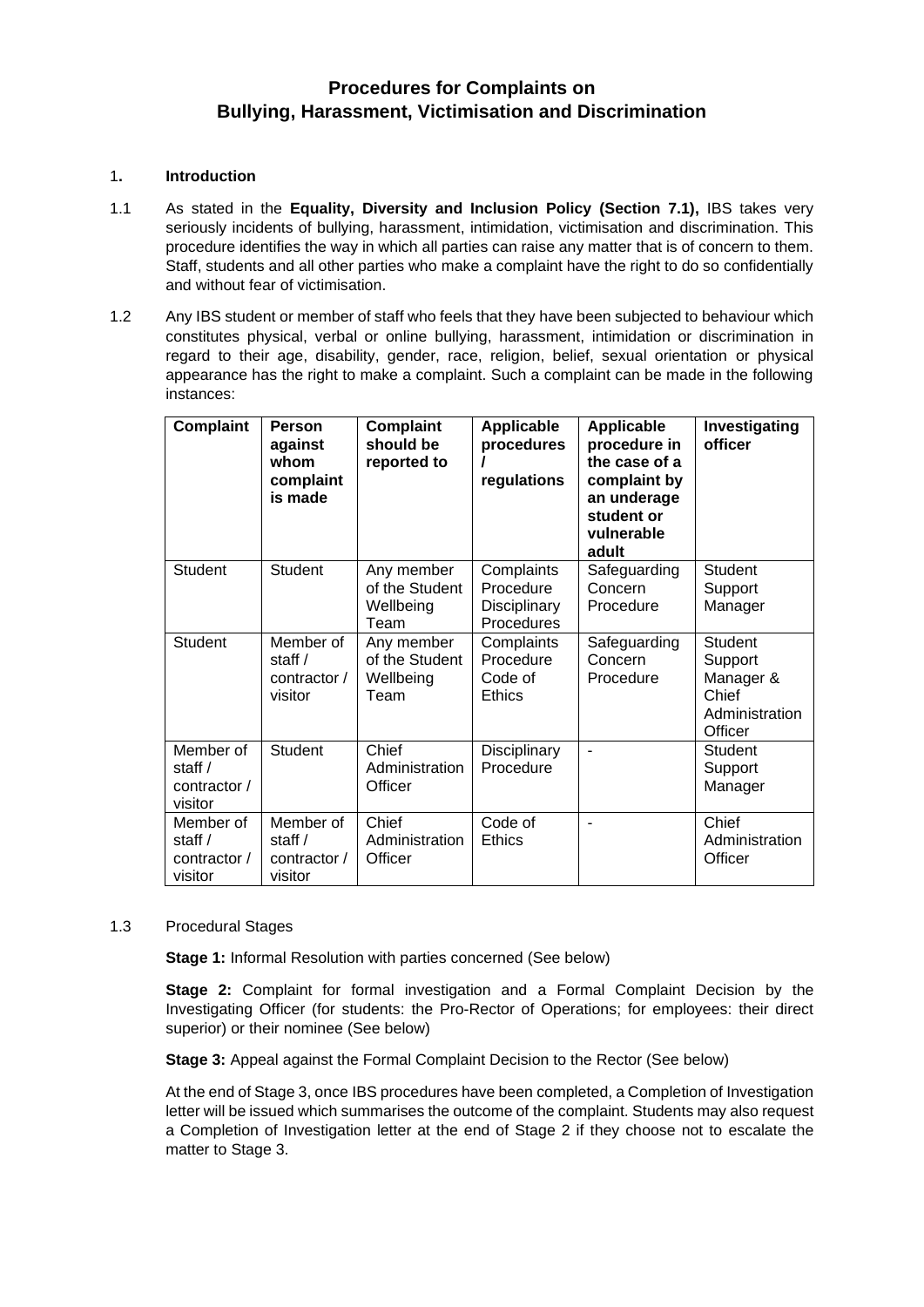## **2. Criminal Offences**

- 2.1 Some bullying and harassment (physical, verbal or online) constitutes unlawful behaviour, which relate to a person's age, disability, gender reassignment, gender race, religion or belief, sexual orientation, pregnancy, marriage/civil partnership, and may amount to other criminal offences such as those which fall under the Act on Criminal Law (Act C of 2012).
- 2.2 In cases of alleged assault or behaviour that is unlawful or considered a criminal offence, IBS will report them to the police.

## **3. Procedure:**

## **3.1 Stage 1 (Informal)**

- 3.2 In the first instance and in most cases, it may be possible for issues to be addressed at an early stage by discussing them with the investigating officer.
- 3.3 Issues must be raised within one month of taking place and the investigating officer will aim to resolve the issue, where practicable, within 2 weeks.
- 3.4 You must make it clear from the outset what remedy you are seeking as an outcome of your complaint.
- 3.5 You are advised to keep a record of any informal contact with the investigating officer
- 3.6 The investigating officer will keep a record of action taken in response.
- 3.7 The investigating officer will investigate and endeavour to resolve your complaint appropriately, and should notify you of their findings and any outcomes in writing.

## **4. Stage 2 (Formal)**

- 4.1 If your concerns remain unaddressed to your satisfaction after the informal stage, if the undesirable actions continue or resolution is not possible due to the complexity or seriousness of the case, or if you would like to move to Stage 2 immediately, you can lodge a Formal Complaint as follows:
- 4.2 Put your Formal Complaint in writing (within 60 days of the event(s) happening), stating all facts and arguments, with any evidence and send it to the investigating officer. If the complaint is about the investigating officer then you should write to the Rector.
- 4.3 You should state how you would like the matter to be resolved and whether you have tried to resolve the matter informally and explain why you are unhappy with the informal resolution (if applicable).
- 4.4 The investigating officer will investigate your complaint, and will have discretion to determine the most appropriate way in which to undertake the investigation.
- 4.5 As part of this investigation, the individual(s) named in the complaint have the right to be informed and to respond before any conclusions are reached. The individual(s) in question will be invited to submit a written statement and may be invited for an interview to discuss the complaint. You may be provided access to the statement provided by the individual in question and they will have access to your statements, if deemed necessary.
- 4.6 You may also be invited to meet the investigating officer to discuss your complaint. Where the investigating officer considers it necessary or beneficial to meet with you, you will normally be given at least two working days' notice of such a meeting.
- 4.7 When the investigation is concluded, you will be informed in writing with a Completion of Investigation Letter with the outcome of your complaint. This will include a summary of the facts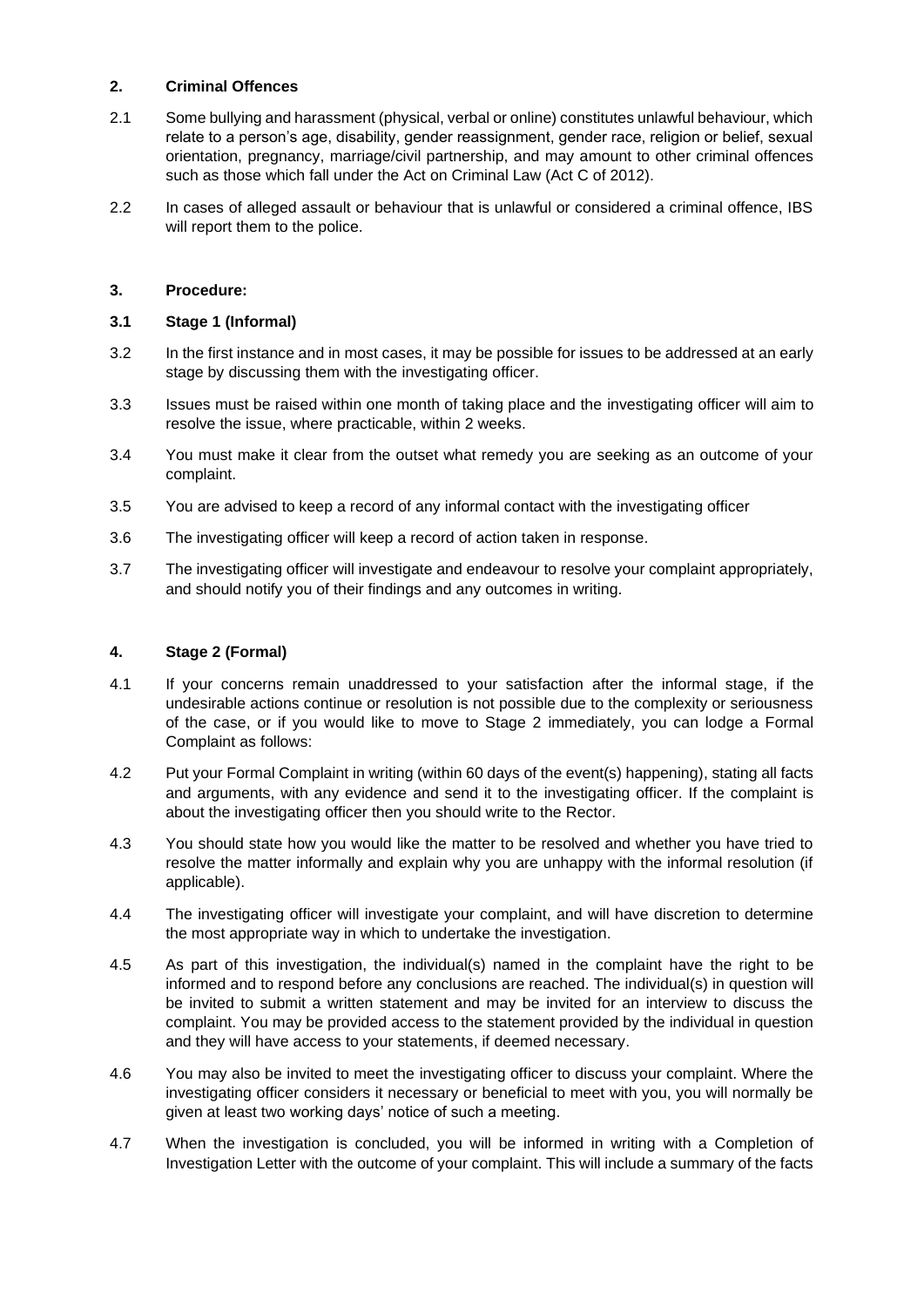as found by the Investigating Officer, the decision and clear reasons for that decision, and any remedial actions arising from that decision.

- 4.8 The decision of the Investigating Officer will be one of the following:
	- a) That your complaint is justified
	- b) That your complaint is justified in part
	- c) That your complaint is not justified
- 4.9 Where your complaint is justified and an individual(s) is deemed by IBS to be guilty of bullying, harassment, intimidation, victimisation or discrimination either wholly or in part, the investigating officer will normally determine one or more remedial actions. These may include:
	- a) a formal apology from the perpetrator
	- b) remedial action to be taken by the relevant individual(s) or area(s)
	- c) termination of Contract with the perpetrator
	- d) requiring specified members of staff to undertake specific training and development
	- e) a review of the relevant University policy or procedure
	- f) financial compensation (where appropriate)
	- g) a recommendation that a disciplinary process is initiated
	- h) any other appropriate remedy

#### 5. **Stage 3: Appeal against the Formal Complaint Decision**

- 5.1 All parties have the right, if they are unsatisfied with the outcome of the investigation, to ask for a review of the case within two weeks of the "Completion of Investigation" Letter or the determined remedy.
- 5.2 You will need to request this review in writing and address it to the investigating officer.
- 5.3 No new grounds may be raised but new evidence may be submitted.
- 5.4 You may be invited to a meeting to discuss the complaint. If you wish, a fellow student or a member of staff may attend the meeting with you.
- 5.5 The Rector will review your case within one calendar month of receipt of the Appeal. Any delay to this timing will be communicated to you.
- 5.6 The Rector may uphold, complement or overrule any previous decisions or information provided in response to your complaint.
- 5.7 You will be informed of the outcome by the Rector or nominee.

- - -

This Policy was adopted by the Senate in virtue of the resolution No. 3/2022 at the session held on 16 May 2022.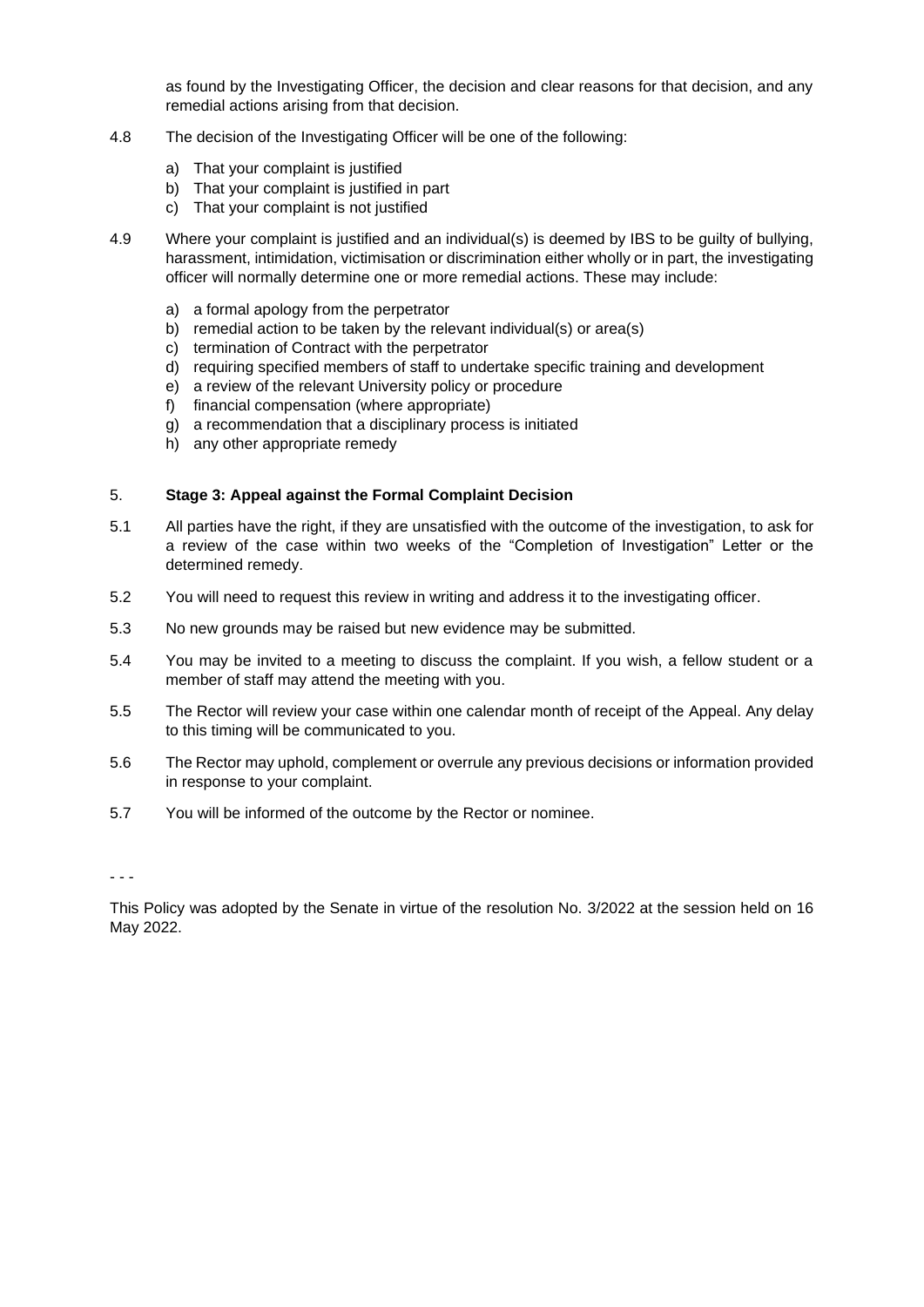#### **Annex: Glossary of Terms**

#### **Abuse**

Abuse can take many forms and includes:

- Physical abuse
- Sexual abuse
- Emotional/psychological (including online) abuse including cyber-bullying
- Financial/Material abuse
- Neglect/acts of omission
- Discrimination
- Domestic Abuse
- Modern slavery
- Radicalisation

## **Bullying/Cyberbullying**

Bullying (and cyberbullying) is defined as any written, verbal or physical act, or any electronic communication, directed toward a person that is intended to cause or that a reasonable person would know is likely to cause, and that actually causes, physical harm or substantial emotional distress and may thereby adversely affect the ability of another person to participate in or benefit from the IBS' educational programmes or activities. Bullying can be carried out and received both individually and collectively.

## **Discrimination**

Direct discrimination is where a person or persons are treated less favourably (intentionally or unintentionally) on the grounds of one of their characteristics including and not limited to age, disability gender reassignment, ethnicity, sex, sexual orientation, religious belief etc. Indirect discrimination is when policies or practices have an adverse impact on certain groups of people more than on others, in a way that cannot be justified. Discrimination can be carried out and received both individually, collectively and by the institution itself.

#### **Extremism**

Extremism is active behaviour whereby people who not only hold extremist<sup>1</sup> views actively target those who are vulnerable, including the young, by seeking to sow division between communities, and persuade others that groups of people belonging to a different gender/race/culture/religion/ethnicity are inferior.

#### **Harassment**

Harassment constitutes any behaviour that is unwelcome, unwanted and which may create the effect (intentional or unintentional) of violating a person's dignity or creating an intimidating, hostile, degrading, humiliating or offensive environment which interferes with an individual's learning, working or social environment or induces stress, anxiety, fear or sickness on the part of the harassed person. Harassment can be carried out and received both individually and collectively.

#### **Peer Pressure and Peer Influence**

Peer Pressure is the persuading, encouraging, or imploring of another person (or group) of the same age (peer group) to engage in certain types of behaviour or the preventing of doing something else, whether an individual wants to do it or not. This can pressure be direct, indirect, spoken or unspoken, negative and positive. Peer Pressure can be carried out and received both individually and collectively. Peer influence is the changing of ones' behaviour to meet the perceived expectations of others in order to be accepted or fit in.

## **Radicalisation**

<sup>1</sup> As defined in "*Policy to Prevent Radicalisation and Extremism: Code of Practice to Support Students and Staff*"